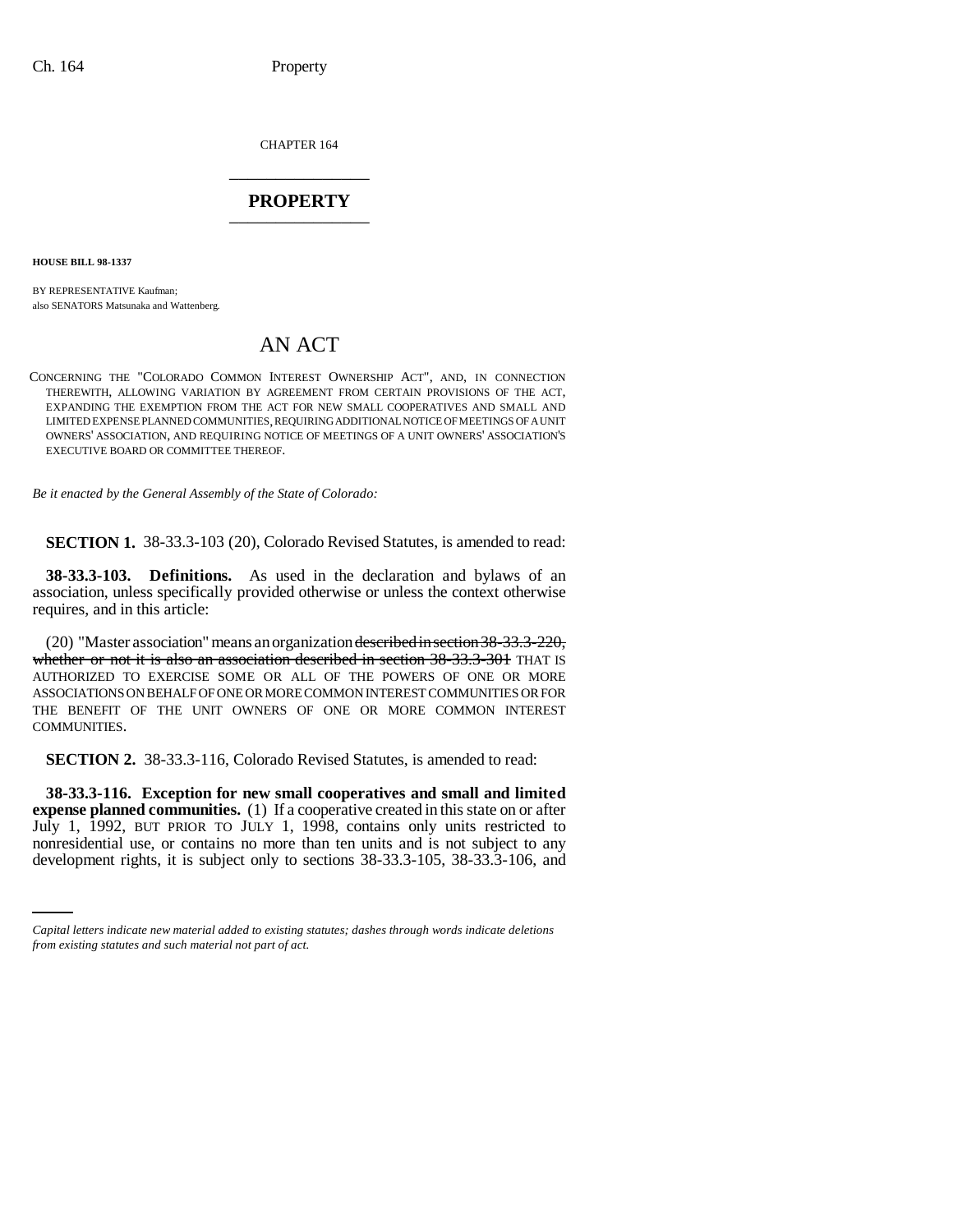### Property Ch. 164

38-33.3-107, unless the declaration provides that this entire article is applicable. If a planned community created in this state on or after July 1, 1992, BUT PRIOR TO JULY 1, 1998, contains no more than ten units and is not subject to any development rights or if a planned community provides, in its declaration, that the annual average common expense liability of each unit restricted to residential purposes, exclusive of optional user fees and any insurance premiums paid by the association, may not exceed three hundred dollars, it is subject only to sections 38-33.3-105, 38-33.3-106, and 38-33.3-107, unless the declaration provides that this entire article is applicable.

(2) IF A COOPERATIVE OR PLANNED COMMUNITY CREATED IN THIS STATE ON OR AFTER JULY 1,1998, CONTAINS ONLY UNITS RESTRICTED TO NONRESIDENTIAL USE, OR CONTAINS NO MORE THAN TWENTY UNITS AND IS NOT SUBJECT TO ANY DEVELOPMENT RIGHTS, IT IS SUBJECT ONLY TO SECTIONS 38-33.3-105, 38-33.3-106, AND 38-33.3-107, UNLESS THE DECLARATION PROVIDES THAT THIS ENTIRE ARTICLE IS APPLICABLE. IF A PLANNED COMMUNITY CREATED IN THIS STATE AFTER JULY 1,1998, PROVIDES, IN ITS DECLARATION, THAT THE ANNUAL AVERAGE COMMON EXPENSE LIABILITY OF EACH UNIT RESTRICTED TO RESIDENTIAL PURPOSES, EXCLUSIVE OF OPTIONAL USER FEES AND ANY INSURANCE PREMIUMS PAID BY THE ASSOCIATION, MAY NOT EXCEED FOUR HUNDRED DOLLARS, AS ADJUSTED PURSUANT TO SUBSECTION (3) OF THIS SECTION, IT IS SUBJECT ONLY TO SECTIONS 38-33.3-105, 38-33.3-106, AND 38-33.3-107, UNLESS THE DECLARATION PROVIDES THAT THIS ENTIRE ARTICLE IS APPLICABLE.

(3) THE FOUR-HUNDRED-DOLLAR LIMITATION SET FORTH IN SUBSECTION (2) OF THIS SECTION SHALL BE INCREASED ANNUALLY ON JULY 1, 1999, AND ON JULY 1 OF EACH SUCCEEDING YEAR IN ACCORDANCE WITH ANY INCREASE IN THE UNITED STATES DEPARTMENT OF LABOR BUREAU OF LABOR STATISTICS FINAL CONSUMER PRICE INDEX FOR THE DENVER-BOULDER CONSOLIDATED METROPOLITAN STATISTICAL AREA FOR THE PRECEDING CALENDAR YEAR. THE LIMITATION SHALL NOT BE INCREASED IF THE FINAL CONSUMER PRICE INDEX FOR THE PRECEDING CALENDAR YEAR DID NOT INCREASE AND SHALL NOT BE DECREASED IF THE FINAL CONSUMER PRICE INDEX FOR THE PRECEDING CALENDAR YEAR DECREASED.

**SECTION 3.** Part 1 of article 33.3 of title 38, Colorado Revised Statutes, is amended BY THE ADDITION OF A NEW SECTION to read:

**38-33.3-120.5 Extension of declaration term.** (1) IF A COMMON INTEREST COMMUNITY HAS A DECLARATION IN EFFECT WITH A LIMITED TERM OF YEARS THAT WAS RECORDED PRIOR TO JULY 1, 1992, AND IF, BEFORE THE TERM OF THE DECLARATION EXPIRES, THE UNIT OWNERS IN THE COMMON INTEREST COMMUNITY HAVE NOT AMENDED THE DECLARATION PURSUANT TO SECTION 38-33.3-120 AND IN ACCORDANCE WITH ANY CONDITIONS OR FIXED LIMITATIONS DESCRIBED IN THE DECLARATION, THE DECLARATION MAY BE EXTENDED AS PROVIDED IN THIS SECTION.

(2) THE TERM OF THE DECLARATION MAY BE EXTENDED:

(a) IF THE EXECUTIVE BOARD ADOPTS A RESOLUTION RECOMMENDING THAT THE DECLARATION BE EXTENDED FOR A SPECIFIC TERM NOT TO EXCEED TWENTY YEARS AND DIRECTS THAT THE QUESTION OF EXTENDING THE TERM OF THE DECLARATION BE SUBMITTED TO THE UNIT OWNERS, AS MEMBERS OF THE ASSOCIATION; AND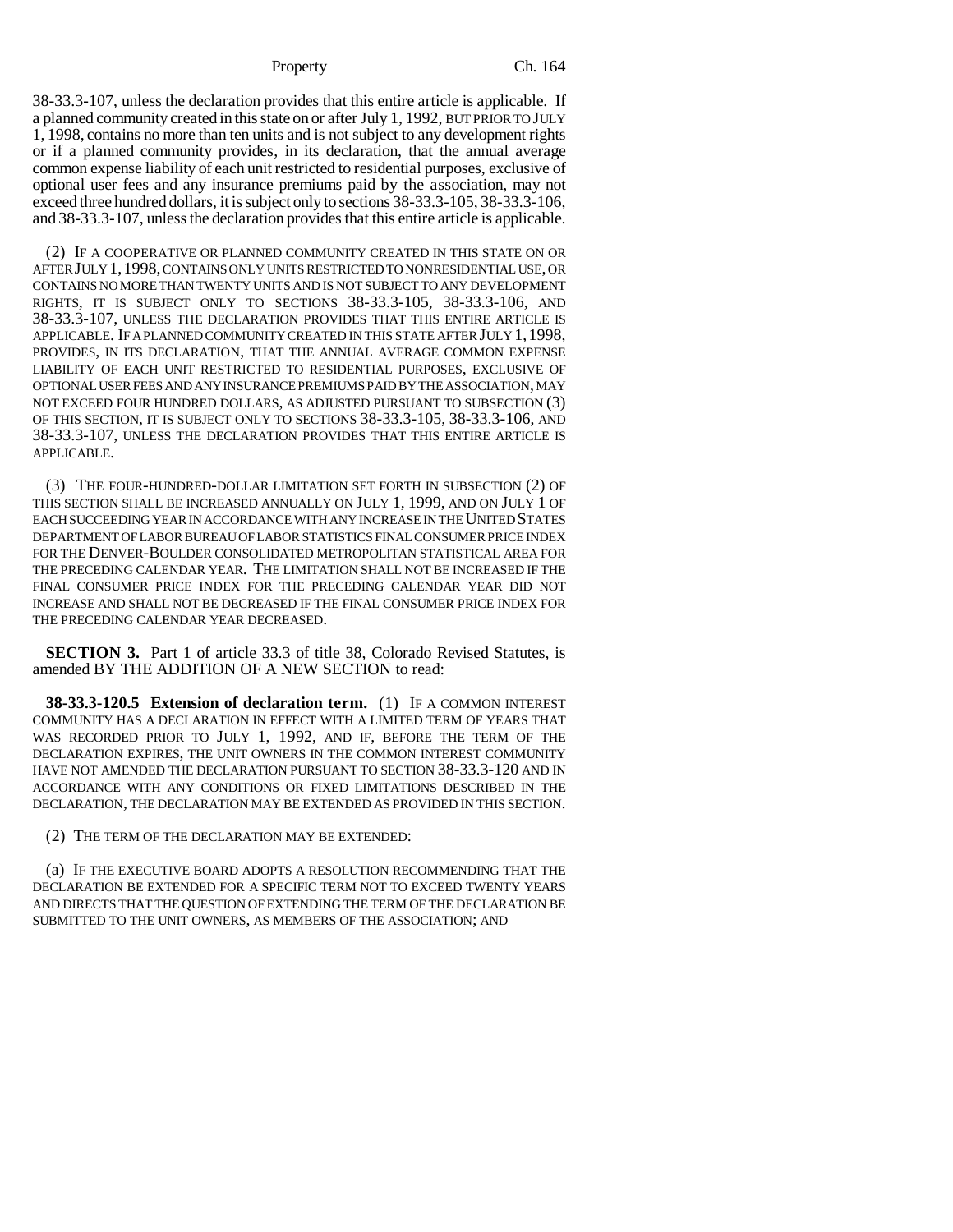### Ch. 164 Property

(b) IF AN EXTENSION OF THE TERM OF THE DECLARATION IS APPROVED BY VOTE OR AGREEMENT OF UNIT OWNERS OF UNITS TO WHICH AT LEAST SIXTY-SEVEN PERCENT OF THE VOTES IN THE ASSOCIATION ARE ALLOCATED OR ANY LARGER PERCENTAGE THE DECLARATION SPECIFIES.

(3) EXCEPT FOR THE EXTENSION OF THE TERM OF A DECLARATION AS AUTHORIZED BY THIS SECTION, NO OTHER PROVISION OF A DECLARATION MAY BE AMENDED PURSUANT TO THE PROVISIONS OF THIS SECTION.

(4) FOR ANY MEETING OF UNIT OWNERS AT WHICH A VOTE IS TO BE TAKEN ON A PROPOSED EXTENSION OF THE TERM OF A DECLARATION AS PROVIDED IN THIS SECTION, THE SECRETARY OR OTHER OFFICER SPECIFIED IN THE BYLAWS SHALL PROVIDE WRITTEN NOTICE TO EACH UNIT OWNER ENTITLED TO VOTE AT THE MEETING STATING THAT THE PURPOSE, OR ONE OF THE PURPOSES, OF THE MEETING IS TO CONSIDER EXTENDING THE TERM OF THE DECLARATION. THE NOTICE SHALL BE GIVEN IN THE TIME AND MANNER SPECIFIED IN SECTION 38-33.3-308 OR IN THE ARTICLES OF INCORPORATION, DECLARATION, BYLAWS, OR OTHER GOVERNING DOCUMENTS OF THE ASSOCIATION.

(5) THE EXTENSION OF THE DECLARATION, IF APPROVED, SHALL BE INCLUDED IN AN AMENDMENT TO THE DECLARATION AND SHALL BE EXECUTED, ACKNOWLEDGED, AND RECORDED BY THE ASSOCIATION IN THE RECORDS OF THE CLERK AND RECORDER OF EACH COUNTY IN WHICH ANY PORTION OF THE COMMON INTEREST COMMUNITY IS LOCATED. THE AMENDMENT SHALL INCLUDE:

(a) A STATEMENT OF THE NAME OF THE COMMON INTEREST COMMUNITY AND THE ASSOCIATION;

(b) A STATEMENT THAT THE ASSOCIATION HAS ELECTED TO EXTEND THE TERM OF THE DECLARATION PURSUANT TO THIS SECTION AND THE TERM OF THE APPROVED EXTENSION;

(c) A STATEMENT THAT INDICATES THAT THE EXECUTIVE BOARD HAS ADOPTED A RESOLUTION RECOMMENDING THAT THE DECLARATION BE EXTENDED FOR A SPECIFIC TERM NOT TO EXCEED TWENTY YEARS, THAT SETS FORTH THE DATE OF THE MEETING AT WHICH THE UNIT OWNERS ELECTED TO EXTEND THE TERM OF THE DECLARATION, AND THAT DECLARES THAT THE EXTENSION WAS AUTHORIZED BY A VOTE OR AGREEMENT OF UNIT OWNERS OF UNITS TO WHICH AT LEAST SIXTY-SEVEN PERCENT OF THE VOTES IN THE ASSOCIATION ARE ALLOCATED OR ANY LARGER PERCENTAGE THE DECLARATION SPECIFIES;

(d) A STATEMENT OF THE NAMES AND RESPECTIVE ADDRESSES OF THE OFFICERS AND EXECUTIVE BOARD MEMBERS OF THE ASSOCIATION.

(6) UPON THE RECORDING OF THE AMENDMENT REQUIRED BY SUBSECTION (5) OF THIS SECTION, AND SUBJECT TO THE PROVISIONS OF THIS SECTION, A COMMON INTEREST COMMUNITY IS SUBJECT TO ALL PROVISIONS OF THE DECLARATION, AS AMENDED.

**SECTION 4.** 38-33.3-205 (1) (h), Colorado Revised Statutes, is amended, and the said 38-33.3-205 is further amended BY THE ADDITION OF THE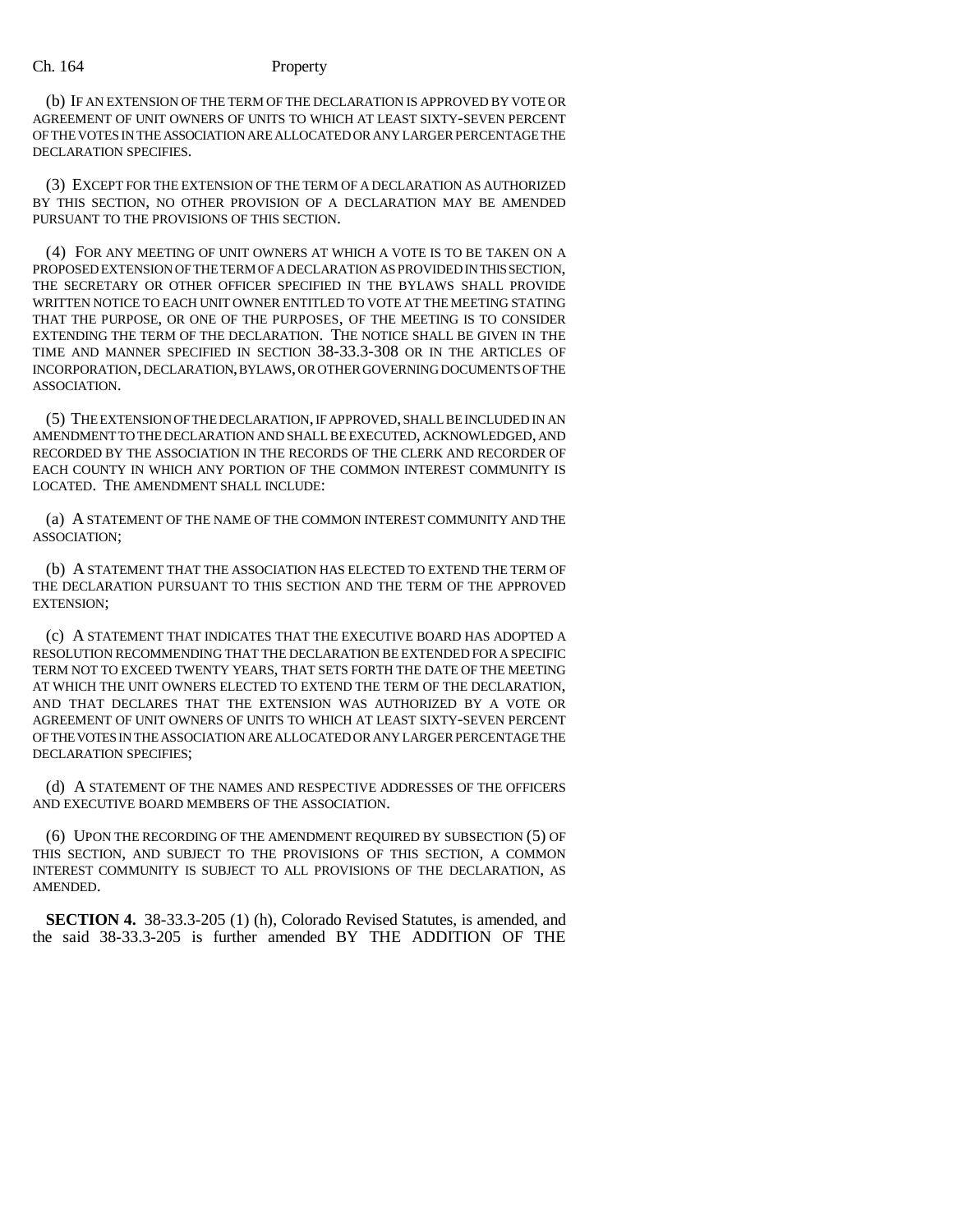### FOLLOWING NEW SUBSECTIONS, to read:

**38-33.3-205. Contents of declaration.** (1) (h) A description of any development rights and other special declarant rights reserved by the declarant, together with a legally sufficient description of SUFFICIENT TO IDENTIFY the real estate to which each of those rights applies and the time limit within which each of those rights must be exercised;

(4) A DECLARANT MAY AMEND THE DECLARATION, A PLAT, OR A MAP TO CORRECT CLERICAL, TYPOGRAPHICAL, OR TECHNICAL ERRORS.

(5) A DECLARANT MAY AMEND THE DECLARATION TO COMPLY WITH THE REQUIREMENTS, STANDARDS, OR GUIDELINES OF RECOGNIZED SECONDARY MORTGAGE MARKETS, THE DEPARTMENT OF HOUSING AND URBAN DEVELOPMENT, THE FEDERAL HOUSING ADMINISTRATION, THE VETERANS ADMINISTRATION, THE FEDERAL HOME LOAN MORTGAGE CORPORATION, THE GOVERNMENT NATIONAL MORTGAGE ASSOCIATION, OR THE FEDERAL NATIONAL MORTGAGE ASSOCIATION.

**SECTION 5.** 38-33.3-207 (4) (a) (III), (4) (a) (IV), and (4) (d), Colorado Revised Statutes, are amended to read:

**38-33.3-207. Allocation of allocated interests.** (4) (a) The declaration may provide:

(III) For class voting on specified issues affecting the class, INCLUDING THE ELECTION OF THE EXECUTIVE BOARD if necessary to protect valid interests of the class; and

(IV) For large planned communities created after July 1, 1994, For assessments including, but not limited to, assessments on retail sales and services not to exceed six percent of the amount charged for the retail sale or service, and real estate transfers not to exceed three percent of the real estate sales price or its equivalent.

(d) Large planned Communities specifying WITH classes for voting SPECIFIED in the declaration as allowed pursuant to subparagraph (III) of paragraph (a) of this subsection (4) may designate classes of members on a reasonable basis which do not allow the declarant to control the association beyond the period provided for in section 38-33.3-303 or to control the association to an extent greater than allowed for planned communities other than large planned communities, including, without limitation, residence owners, commercial space owners, and owners of lodging space and to elect members to the association executive board from such classes.

**SECTION 6.** 38-33.3-209 (1), the introductory portion to 38-33.3-209 (2), and 38-33.3-209 (6) and (7), Colorado Revised Statutes, are amended to read:

**38-33.3-209. Plats and maps.** (1) Plats and maps are A PLAT OR MAP IS a part of the declaration and are IS required for all common interest communities except cooperatives. Separate A plats and maps are PLAT OR MAP IS not required by this article if all the information required by this section is contained in either a plat or a map THE DECLARATION. Each plat and OR map must be clear and legible. and EACH MAP MUST contain a certification that the  $\frac{\partial^2 u}{\partial x^2}$  map contains all the information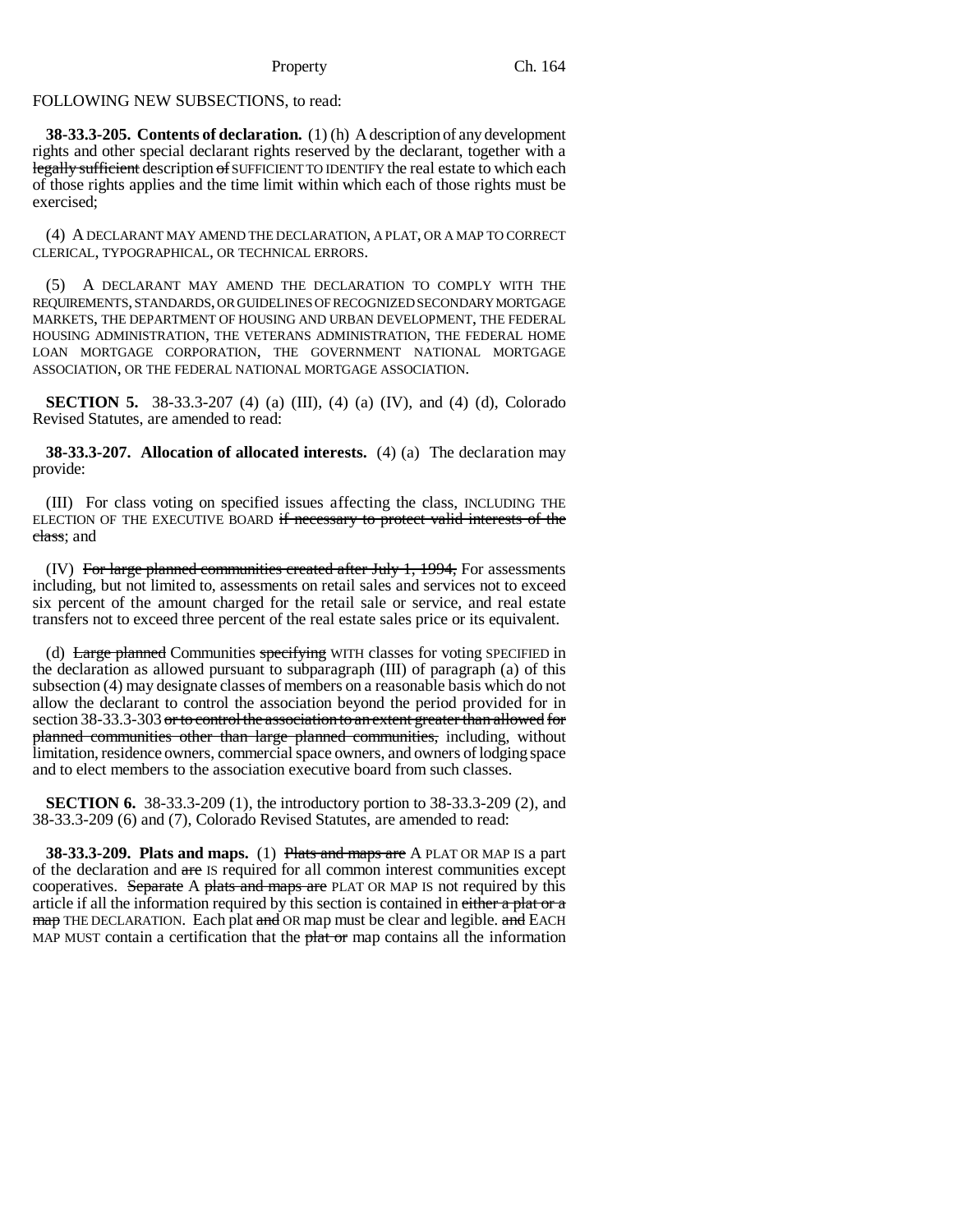### Ch. 164 Property

required by this section.

(2) In addition to meeting the requirements of a land survey plat as set forth in section  $38-51-106$ , each  $\frac{\text{flat}}{\text{hat}}$  MAP must show:

(6) Upon exercising any development right, the declarant shall record either new plats and maps AN AMENDMENT TO THE DECLARATION with respect to that real estate reflecting change as a result of such exercise necessary to conform to the requirements of subsections (1), (2), and (4) of this section or new certifications of plats and maps previously recorded if those plats and maps otherwise conform to the requirements of subsections  $(1)$ ,  $(2)$ , and  $(4)$  of this section.

(7) Any certification of a plat or map required by this article must be made by a registered land surveyor.

**SECTION 7.** 38-33.3-210 (2), Colorado Revised Statutes, is amended to read:

**38-33.3-210. Exercise of development rights.** (2) ADDITIONAL development rights NOT PREVIOUSLY RESERVED may be reserved within any real estate added to the common interest community if the amendment adding that real estate includes all matters required by section 38-33.3-205 or 38-33.3-206, as the case may be, and, in a condominium or planned community, the plats and maps include all matters required by section 38-33.3-209. This provision does not extend the time limit on the exercise of development rights imposed by the declaration pursuant to section 38-33.3-205 (1) (h).

**SECTION 8.** 38-33.3-213 (1), Colorado Revised Statutes, is amended to read:

**38-33.3-213. Subdivision of units.** (1) If the declaration expressly so permits, a unit may be subdivided into two or more units. Subject to the provisions of the declaration and other provisions of law, and pursuant to the procedures described in THIS section,  $38-33.3-217$ , a unit owner may apply to the association to subdivide a unit.

**SECTION 9.** 38-33.3-215, Colorado Revised Statutes, is amended to read:

**38-33.3-215. Use for sales purposes.** A declarant may maintain sales offices, management offices, and models in the common interest community only if the declaration so provides. and specifies the rights of a declarant with regard to the number, size, location, and relocation thereof. EXCEPT AS PROVIDED IN A DECLARATION, any real estate IN A COMMON INTEREST COMMUNITY used as a sales office, management office, or model and not designated a unit by the declaration is a common element. If a declarant ceases to be a unit owner, such declarant ceases to have any rights with regard to any real estate used as a sales office, management office, or model, unless it is removed promptly from the common interest community in accordance with a right to remove reserved in the declaration. Subject to any limitations in the declaration, a declarant may maintain signs on the common elements advertising the common interest community. This section is subject to the provisions of other state laws and to local ordinances.

**SECTION 10.** 38-33.3-217 (1) and (4), Colorado Revised Statutes, are amended,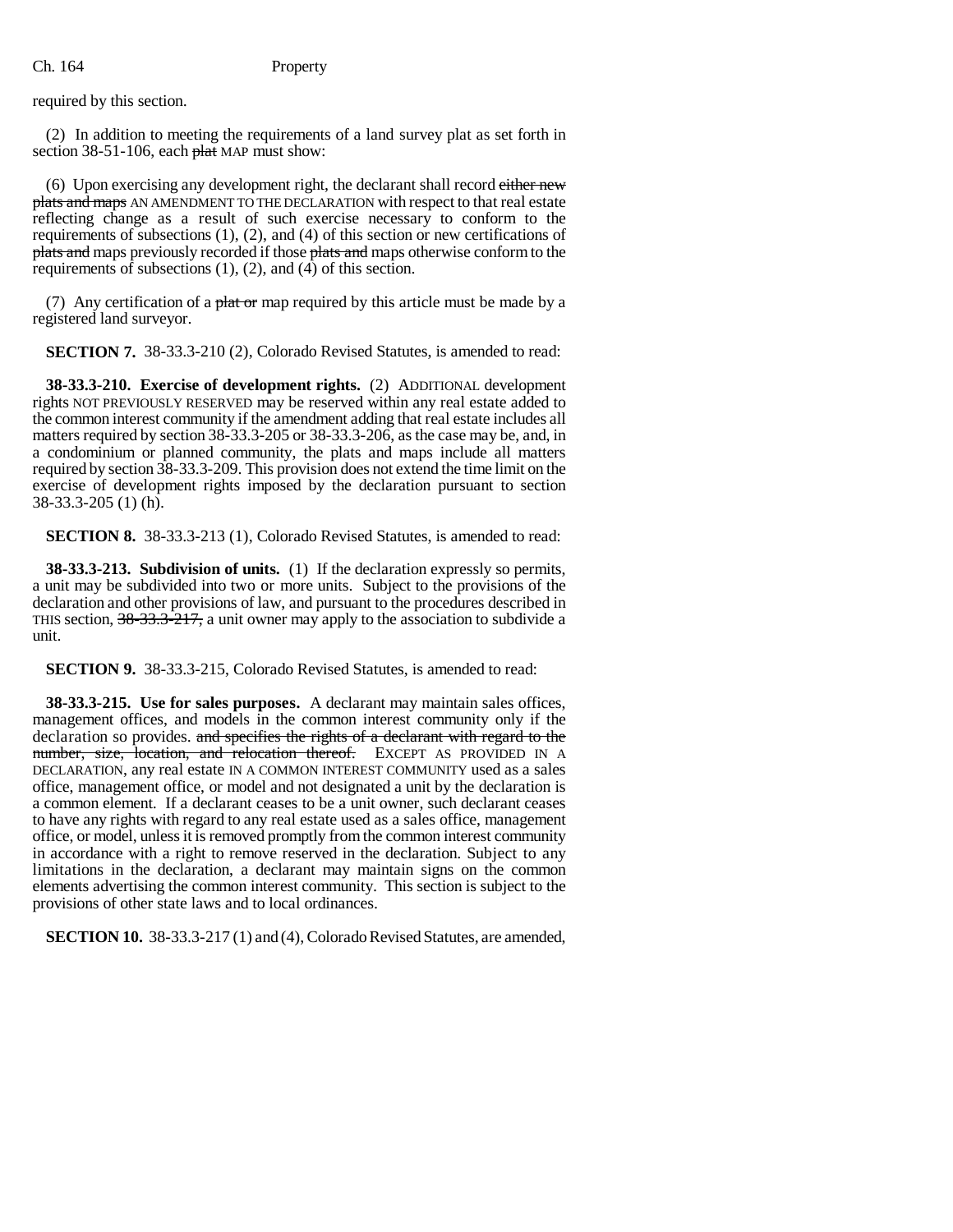and the said 38-33.3-217 is further amended BY THE ADDITION OF A NEW SUBSECTION, to read:

**38-33.3-217. Amendment of declaration.** (1) Except in cases of amendments that may be executed by a declarant under section 38-33-205 (4) and (5), 38-33.3-208 (3), 38-33.3-209 (6), 38-33.3-210, or 38-33.3-222, or by the association under section 38-33.3-107, 38-33.3-206 (4), 38-33.3-208 (2), 38-33.3-212, 38-33.3-213, or 38-33.3-218 (11) and (12) and except as limited by subsection (4) of this section, the declaration, including the plats and maps, may be amended only by vote or agreement of unit owners of units to which at least sixty-seven MORE THAN FIFTY percent of the votes in the association are allocated or any larger percentage the declaration specifies. The declaration may specify a smaller percentage only if all of the units are restricted exclusively to nonresidential use.

(4) Except to the extent expressly permitted or required by other provisions of this article, no amendment may create or increase special declarant rights, increase the number of units, or change the boundaries of any unit or the allocated interests of a unit or the uses to which any unit is restricted, in the absence of unanimous consent of the unit owners A VOTE OR AGREEMENT OF UNIT OWNERS OF UNITS TO WHICH AT LEAST SIXTY-SEVEN PERCENT OF THE VOTES IN THE ASSOCIATION, INCLUDING SIXTY-SEVEN PERCENT OF THE VOTES ALLOCATED TO UNITS NOT OWNED BY A DECLARANT, ARE ALLOCATED OR ANY LARGER PERCENTAGE THE DECLARATION SPECIFIES. THE DECLARATION MAY SPECIFY A SMALLER PERCENTAGE ONLY IF ALL OF THE UNITS ARE RESTRICTED EXCLUSIVELY TO NONRESIDENTIAL USE.

(4.5) EXCEPT TO THE EXTENT EXPRESSLY PERMITTED OR REQUIRED BY OTHER PROVISIONS OF THIS ARTICLE, NO AMENDMENT MAY CHANGE THE USES TO WHICH ANY UNIT IS RESTRICTED IN THE ABSENCE OF A VOTE OR AGREEMENT OF UNIT OWNERS OF UNITS TO WHICH AT LEAST SIXTY-SEVEN PERCENT OF THE VOTES IN THE ASSOCIATION ARE ALLOCATED OR ANY LARGER PERCENTAGE THE DECLARATION SPECIFIES. THE DECLARATION MAY SPECIFY A SMALLER PERCENTAGE ONLY IF ALL OF THE UNITS ARE RESTRICTED EXCLUSIVELY TO NONRESIDENTIAL USE.

**SECTION 11.** 38-33.3-220 (1), Colorado Revised Statutes, is amended to read:

**38-33.3-220. Master associations.** (1) If the declaration provides that any of the powers of a unit owners' association described in section 38-33.3-302 are to be exercised by or may be delegated to a profit or nonprofit corporation that exercises those or other powers on behalf of one or more common interest communities or for the benefit of the unit owners of one or more common interest communities, MASTER ASSOCIATION, all provisions of this article applicable to unit owners' associations apply to any such corporation MASTER ASSOCIATION except as modified by this section.

**SECTION 12.** 38-33.3-222, Colorado Revised Statutes, is amended to read:

**38-33.3-222. Addition of unspecified real estate.** In a common interest community, if the right is originally reserved in the declaration, the declarant, in addition to any other development right, may amend the declaration at any time during as many years as are specified in the declaration to add additional real estate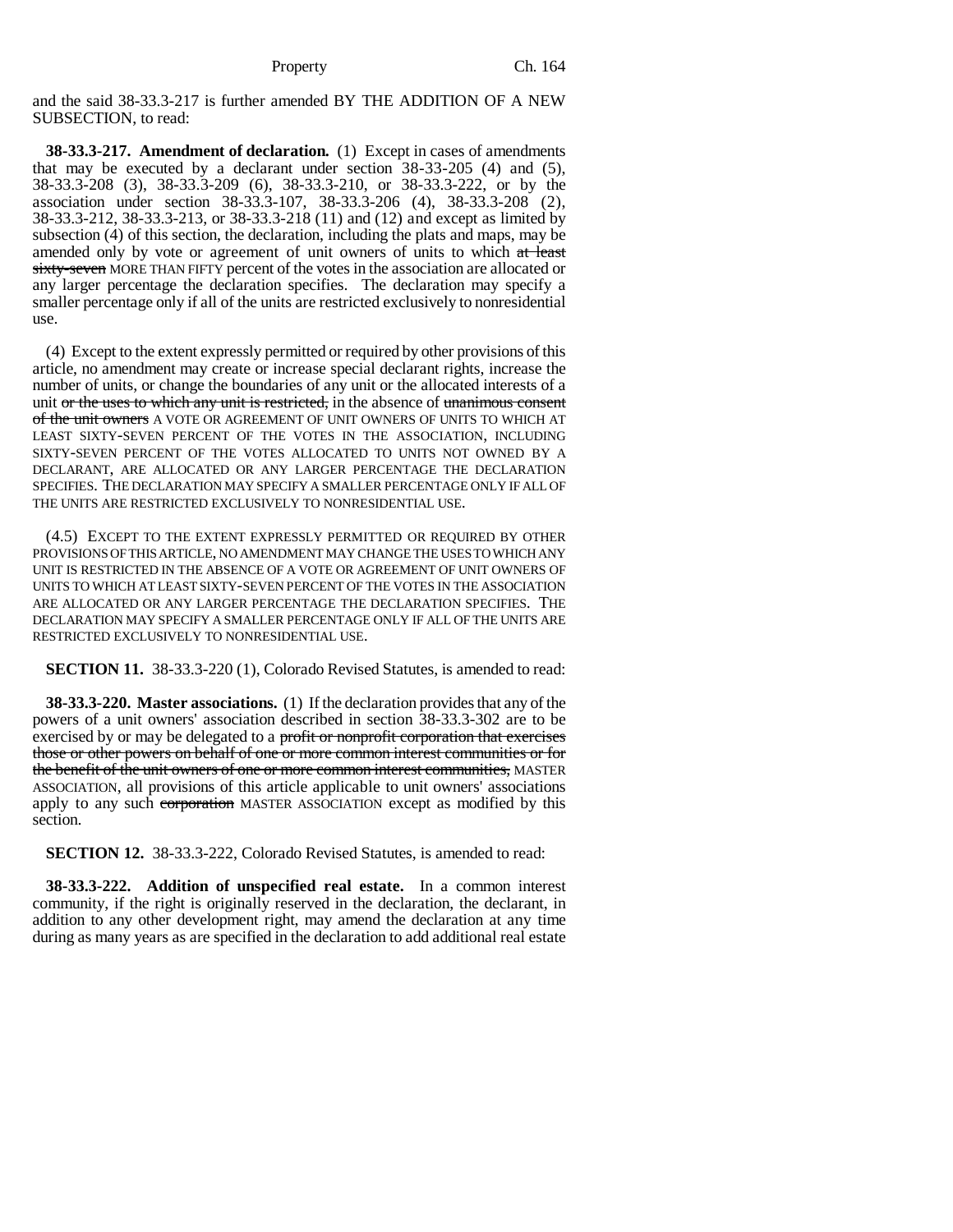to the common interest community without describing the location of that real estate in the original declaration; but the area of real estate added to the common interest community pursuant to this section may not exceed ten percent of the total area of real estate described in section  $38-33.3-205$  (1) (c), 38-33.3-205 (1) (c) AND (1) (h), and the declarant may not in any event increase the number of units in the common interest community beyond the number stated in the original declaration pursuant to section 38-33.3-205 (1) (d), EXCEPT AS PROVIDED IN SECTION 38-33.3-217 (4).

**SECTION 13.** 38-33.3-301, Colorado Revised Statutes, is amended to read:

**38-33.3-301. Organization of unit owners' association.** A unit owners' association shall be organized no later than the date the first unit in the common interest community is conveyed to a purchaser. The membership of the association at all times shall consist exclusively of all unit owners or, following termination of the common interest community, of all former unit owners entitled to distributions of proceeds under section 38-33.3-218, or their heirs, personal representatives, successors, or assigns. The association shall be organized as a nonprofit, not-for-profit, or for-profit corporation OR AS A LIMITED LIABILITY COMPANY in accordance with the laws of the state of Colorado; except that the failure of the association to incorporate OR ORGANIZE AS A LIMITED LIABILITY COMPANY will not adversely affect either the existence of the common interest community for purposes of this article or the rights of persons acting in reliance upon such existence, other than as specifically provided in section 38-33.3-316.

**SECTION 14.** 38-33.3-307 (2), Colorado Revised Statutes, is amended to read:

**38-33.3-307. Upkeep of the common interest community.** (2) In addition to the liability that a declarant as a unit owner has under this article, the declarant alone is liable for all expenses in connection with real estate WITHIN THE COMMON INTEREST COMMUNITY subject to development rights. No other unit owner and no other portion of the common interest community is subject to a claim for payment of those expenses. Unless the declaration provides otherwise, any income or proceeds from real estate subject to development rights inures to the declarant. If the declarant fails to pay all expenses in connection with real estate within the common interest community subject to development rights, the association may pay such expenses, and such expenses shall be assessed as a common expense against the real estate subject to development rights, and the association may enforce the assessment pursuant to section 38-33.3-316 by treating such real estate as if it were a unit. If the association acquires title to the real estate subject to the development rights through foreclosure or otherwise, the development rights shall not be extinguished thereby, and, thereafter, the association may succeed to any special declarant rights specified in a written instrument prepared, executed, and recorded by the association in accordance with the requirements of section 38-33.3-304 (3).

**SECTION 15.** 38-33.3-308 (2), Colorado Revised Statutes, is amended to read:

**38-33.3-308. Meetings.** (2) All regular and special meetings of the association's executive board, or any committee thereof, shall be open to attendance by all members of the association or their representatives. AGENDAS FOR MEETINGS OF THE EXECUTIVE BOARD SHALL BE MADE REASONABLY AVAILABLE FOR EXAMINATION BY ALL MEMBERS OF THE ASSOCIATION OR THEIR REPRESENTATIVES.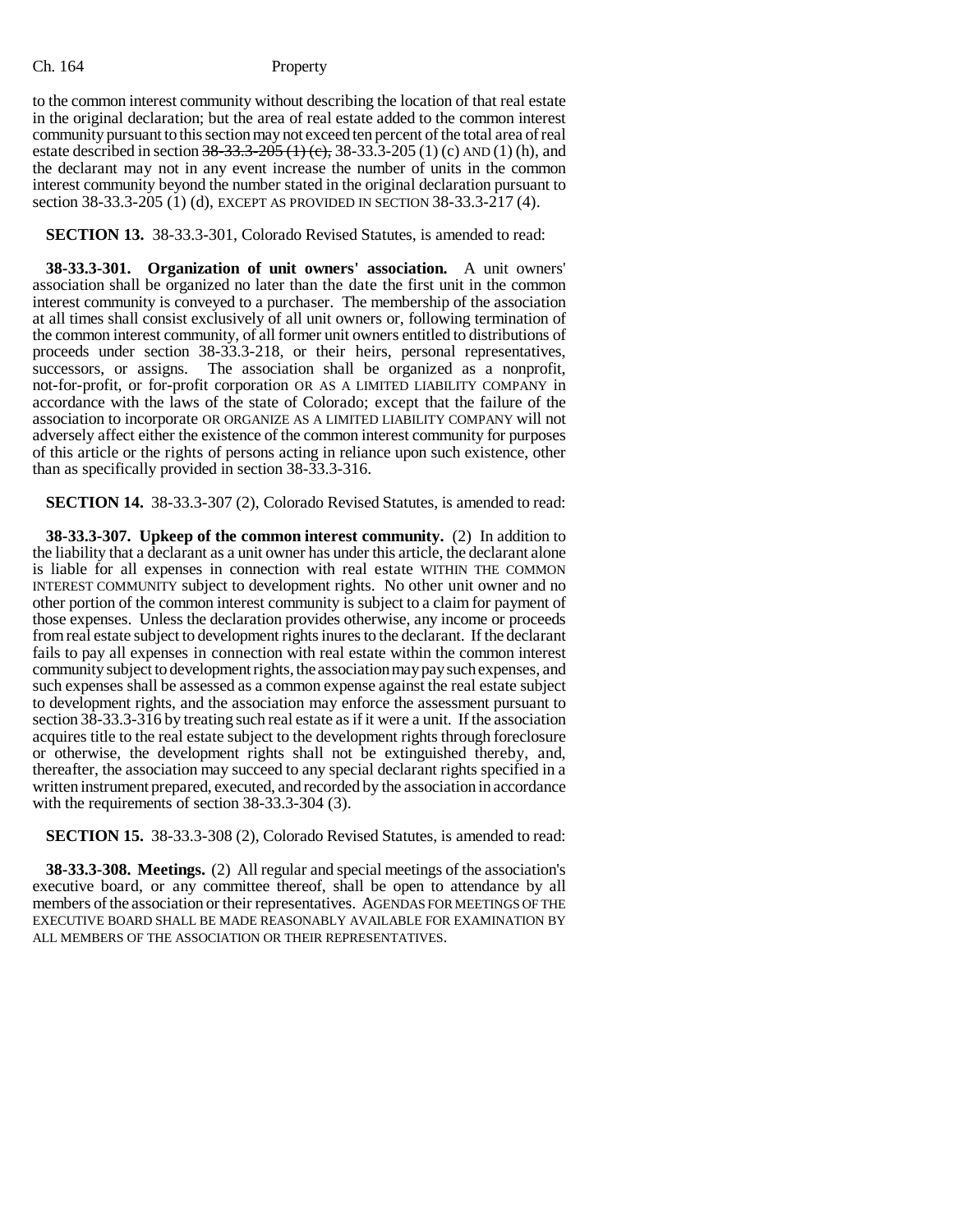**SECTION 16.** 38-33.3-309 (2), Colorado Revised Statutes, is amended to read:

**38-33.3-309. Quorums.** (2) Unless the bylaws specify a larger percentage, a quorum is deemed present throughout any meeting of the executive board if persons entitled to cast fifty percent of the votes on that board are present at the beginning of the meeting OR GRANT THEIR PROXY, AS PROVIDED IN SECTION 7-128-205 (4),C.R.S.

**SECTION 17.** 38-33.3-312 (1), (2), and (3), Colorado Revised Statutes, are amended to read:

**38-33.3-312. Conveyance or encumbrance of common elements.** (1) In a condominium or planned community, portions of the common elements may be conveyed or subjected to a security interest by the association if persons entitled to cast at least eighty percent, or, in the case of an association with over one thousand unit owners, sixty-seven percent of the votes in the association, including eighty SIXTY-SEVEN percent of the votes allocated to units not owned by a declarant, or any larger percentage the declaration specifies, agree to that action; except that all owners of units to which any limited common element is allocated must agree in order to convey that limited common element or subject it to a security interest. The declaration may specify a smaller percentage only if all of the units are restricted exclusively to nonresidential uses. Proceeds of the sale are an asset of the association.

(2) Part of a cooperative may be conveyed and all or part of a cooperative may be subjected to a security interest by the association if persons entitled to cast at least eighty SIXTY-SEVEN percent of the votes in the association, including eighty SIXTY-SEVEN percent of the votes allocated to units not owned by a declarant, or any larger percentage the declaration specifies, agree to that action; except that, if fewer than all of the units or limited common elements are to be conveyed or subjected to a security interest, then all unit owners of those units, or the units to which those limited common elements are allocated, must agree in order to convey those units or limited common elements or subject them to a security interest. The declaration may specify a smaller percentage only if all of the units are restricted exclusively to nonresidential uses. Proceeds of the sale are an asset of the association. Any purported conveyance or other voluntary transfer of an entire cooperative, unless made in compliance with section 38-33.3-218, is void.

(3) An agreement to convey, or subject to a security interest, common elements in a condominium or planned community, or, in a cooperative, an agreement to convey, or subject to a security interest, any part of a cooperative, must be evidenced by the execution of an agreement, or ratifications thereof, in the same manner as a deed, by the requisite number of unit owners ASSOCIATION. The agreement must specify a date after which the agreement will be void unless recorded before that date APPROVED BY THE REQUISITE PERCENTAGE OF OWNERS. The agreement and all ratifications thereof ANY GRANT, CONVEYANCE, OR DEED EXECUTED BY THE ASSOCIATION must be recorded in every county in which a portion of the common interest community is situated and is effective only upon recordation.

**SECTION 18.** 38-33.3-313 (9) (a) (III), Colorado Revised Statutes, is amended to read: